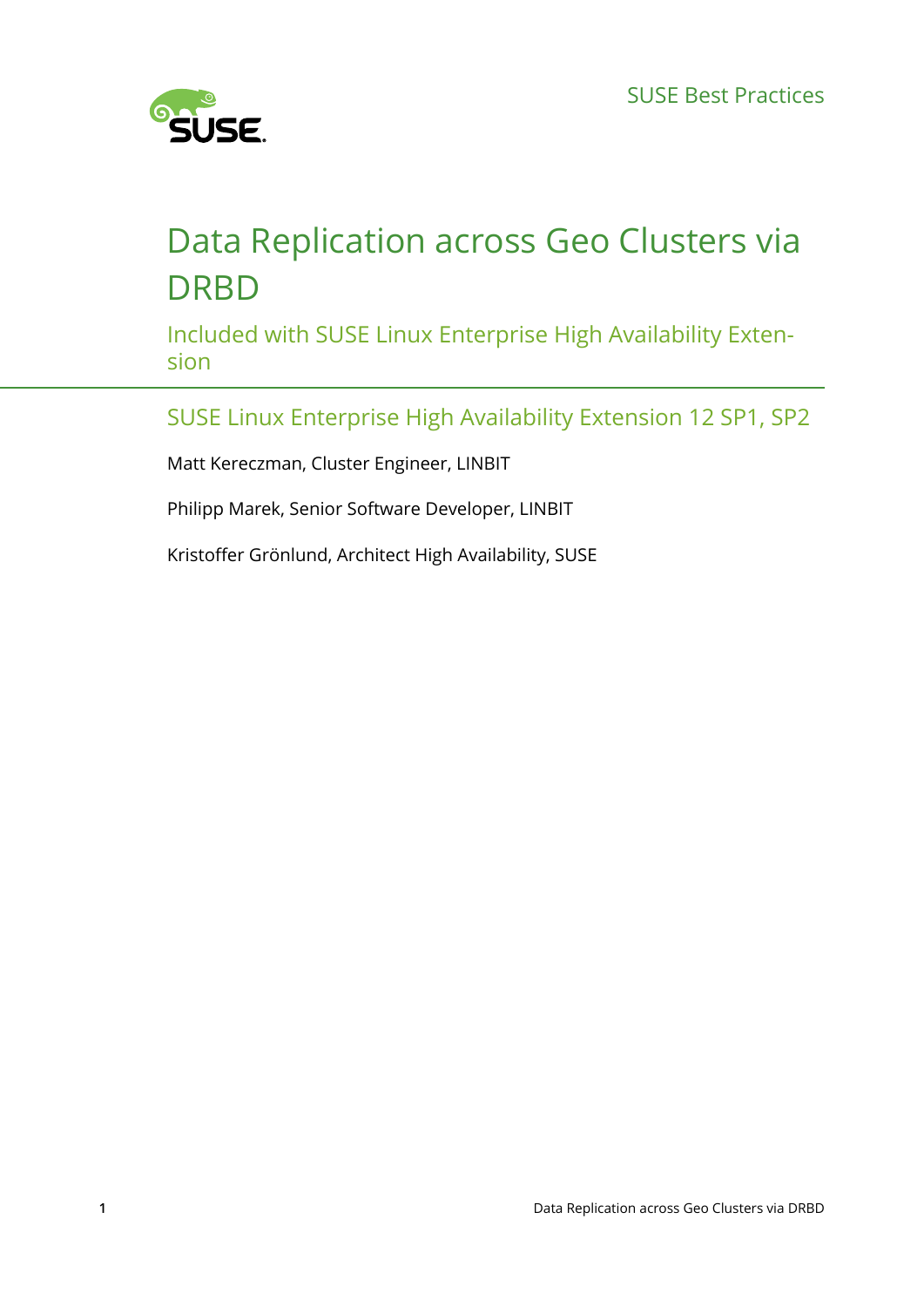This technical guide describes the setup of a geo cluster using DRBD as delivered with the SUSE Linux Enterprise High Availability Extension.

**Disclaimer:** Documents published as part of the SUSE Best Practices series have been contributed voluntarily by SUSE employees and third parties. They are meant to serve as examples of how particular actions can be performed. They have been compiled with utmost attention to detail. However, this does not guarantee complete accuracy. SUSE cannot verify that actions described in these documents do what is claimed or whether actions described have unintended consequences. SUSE LLC, its affiliates, the authors, and the translators may not be held liable for possible errors or the consequences thereof.

Publication Date: November 8, 2016>

## **Contents**

- [1](#page-2-0) [Background](#page-2-0) **3**
- [2](#page-3-0) [Introduction](#page-3-0) **4**
- [3](#page-3-1) Installation [Requirements](#page-3-1) **4**
- [4](#page-4-0) Cluster [Architecture](#page-4-0) Overview **5**
- [5](#page-5-0) Example [Configurations](#page-5-0) for a Single Service **6**
- [6](#page-10-0) [Interoperability](#page-10-0) with Booth **11**
- [7](#page-11-0) Testing Failovers and [Recovery](#page-11-0) **12**
- [8](#page-13-0) [Further Documentation](#page-13-0) **14**
- [9](#page-14-0) [Legal notice](#page-14-0) **15**
- [10](#page-15-0) GNU Free [Documentation](#page-15-0) License **16**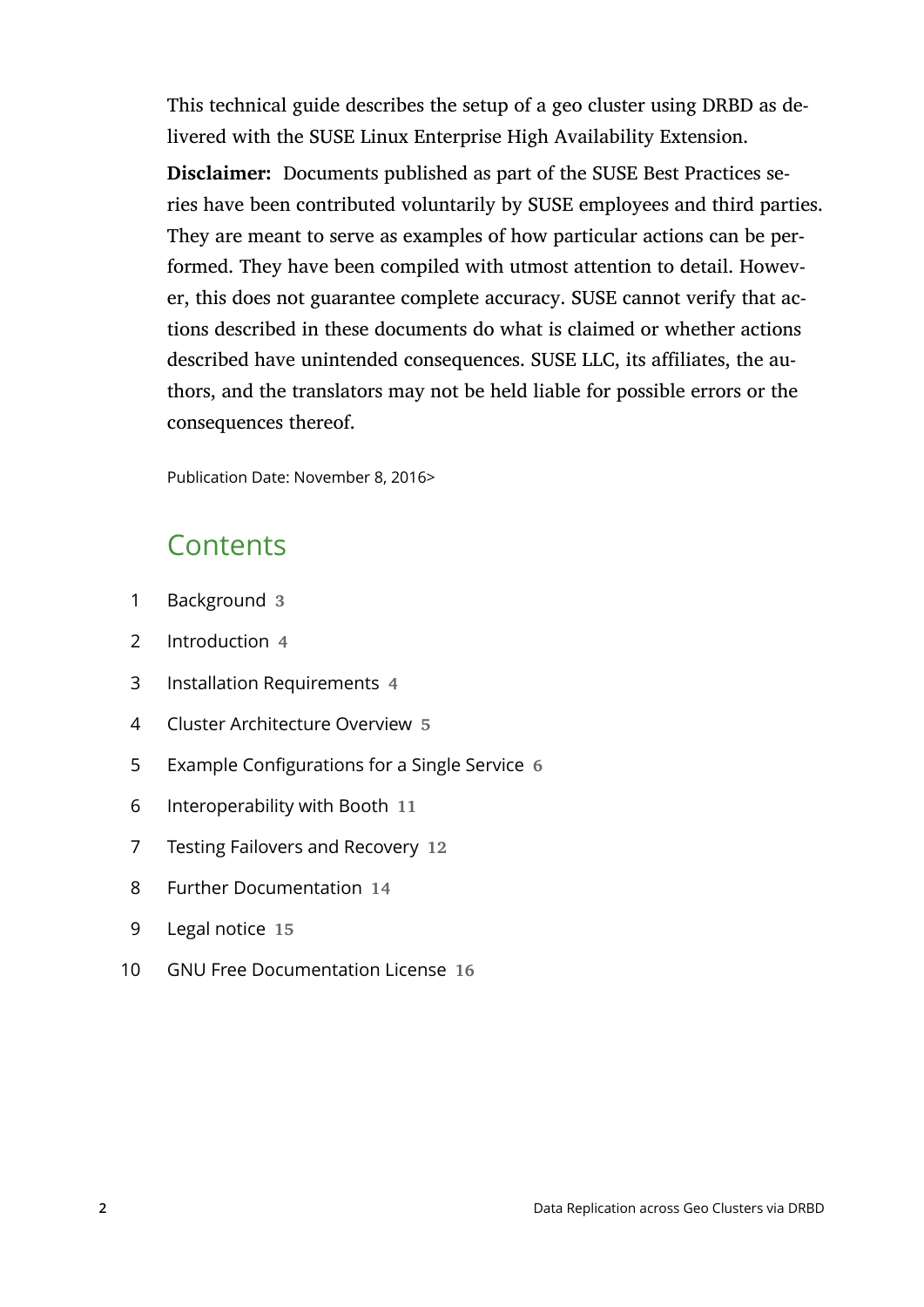# <span id="page-2-0"></span>1 Background

The following sections provide you with important background information about DRBD and the SUSE Linux Enterprise High Availability Extension.

## 1.1 About DRBD

DRBD is a Linux-kernel block-level replication facility that is widely used as a shared-nothing cluster building block. It is included in vanilla kernels since 2.6.33, and most distributions ship the necessary userspace utilities. Furthermore, many distributions have newer DRBD versions than the one included in the kernel in extra packages.

DRBD can replicate across multiple network protocols, and in (currently) three modes, from synchronous for local HA clusters, to asynchronous for pushing data to a disaster recovery site.

DRBD is developed and supported worldwide by  $L[NB]T$  (http://www.linbit.com) . That includes most distributions and architectures, with Service Level Agreement (SLA) levels up to 24/7 email and phone availability.

## 1.2 About SUSE Linux Enterprise High Availability Extension

SUSE Linux Enterprise High Availability Extension is an integrated suite of open source clustering technologies that enables you to implement highly available physical and virtual Linux clusters, and to eliminate single points of failure. It ensures the availability and manageability of critical networked resources including data, applications, and services. Thus, it helps you maintain business continuity, protect data integrity, and reduce unplanned downtime for your mission-critical Linux workloads.

SUSE Linux Enterprise High Availability Extension ships with essential monitoring, messaging, and cluster resource management functionality (supporting failover, failback, and migration (load balancing) of individually managed cluster resources).

SUSE Linux Enterprise High Availability Extension includes DRBD.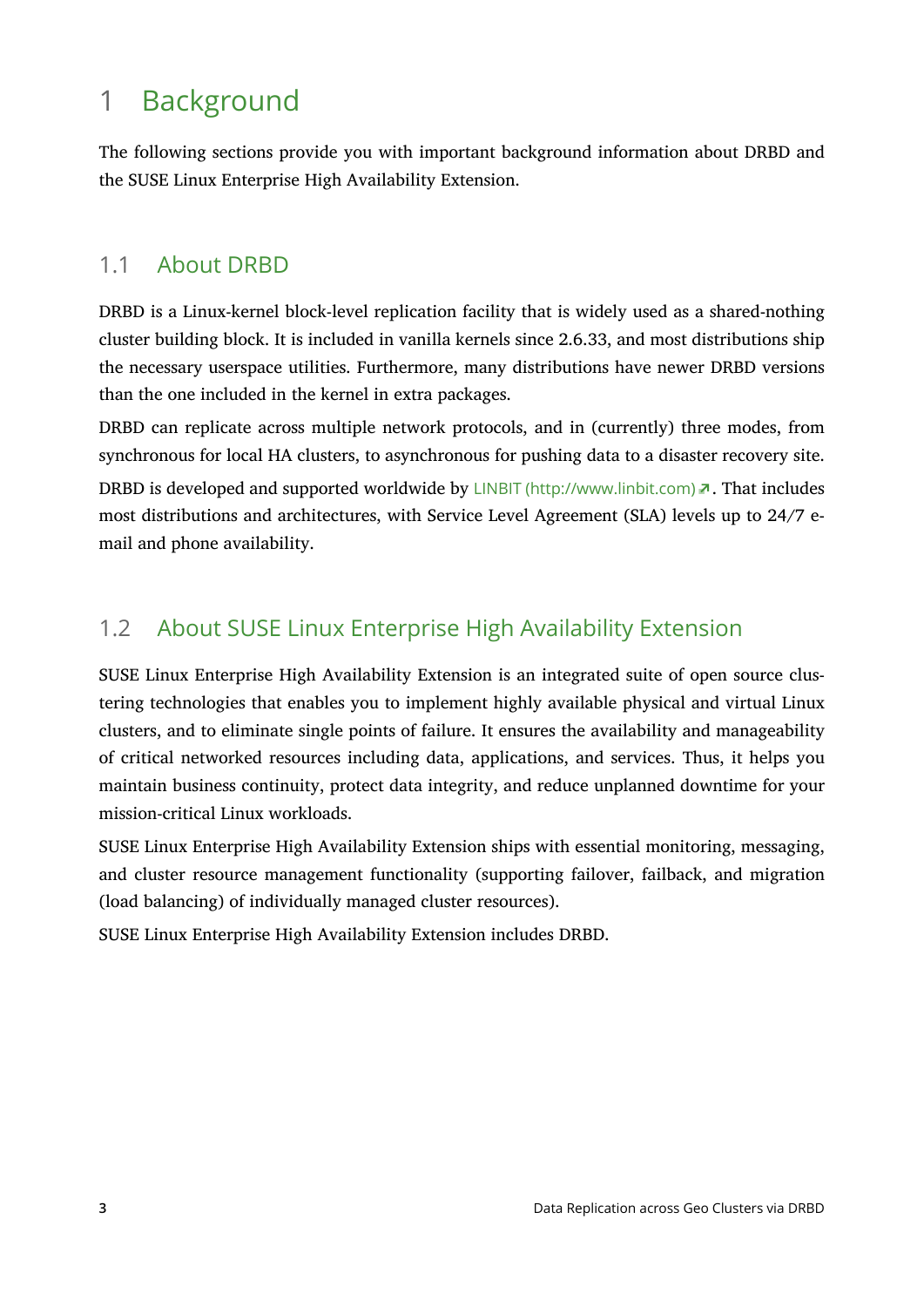# <span id="page-3-0"></span>2 Introduction

This technical guide describes a setup consisting of two highly available Pacemaker clusters in two sites, with a routed IPv4 or IPv6 connection in between. The connection can range from a few Mbit/sec up to 10 GBit/sec, depending on the IO load imposed on the cluster nodes.

Various services can be distributed across the clusters. Because of latency between the data centers you cannot drive a cluster file system across them. But simply replicating the data to have a quick failover in case one site goes down is possible.

Failover between the two sites is managed using the *Booth Cluster Ticket Manager*, which is included in the Geo Clustering for SUSE Linux Enterprise High Availability Extension and the LINBIT HA Cluster Stack. In addition to the two cluster sites, a third site is needed to run a booth Arbitrator. Arbitrators are single machines that run a booth instance in a special mode. As all booth instances communicate with each other, arbitrators help to make more reliable decisions about granting or revoking tickets.

Lots of details will be skimmed. For example, for this technical guide it does not matter whether the application driving IO is SAP, an NFS server, a PostgreSQL instance, VMs via KVM, Apache, MySQL, or whatever else you may have in use.

# <span id="page-3-1"></span>3 Installation Requirements

You need to have the Geo Clustering for SUSE Linux Enterprise High Availability Extension installed on both pairs of nodes, and on the Arbitrator node. For a detailed description on how to configure the geo cluster nodes, see the Geo Clustering Quick Start document included in the Geo Clustering for SUSE Linux Enterprise High Availability Extension documentation at [https://](https://documentation.suse.com/sle-ha-geo/12-SP4/single-html/SLE-HA-geo-quick/#art-ha-geo-quick) [documentation.suse.com/sle-ha-geo/12-SP4/single-html/SLE-HA-geo-quick/#art-ha-geo-quick](https://documentation.suse.com/sle-ha-geo/12-SP4/single-html/SLE-HA-geo-quick/#art-ha-geo-quick) 7.

It is good practice and recommended to use LVM as storage layer below DRBD. This allows for quick and easy creation and online enlarging of DRBD devices.

You also need to install all the software including dependencies for the services you want to run on all four nodes. In case you replicate Virtual Machines (VMs), these are typically selfcontained, so you will just need the KVM environment *libvirt* with *virsh* on the cluster nodes.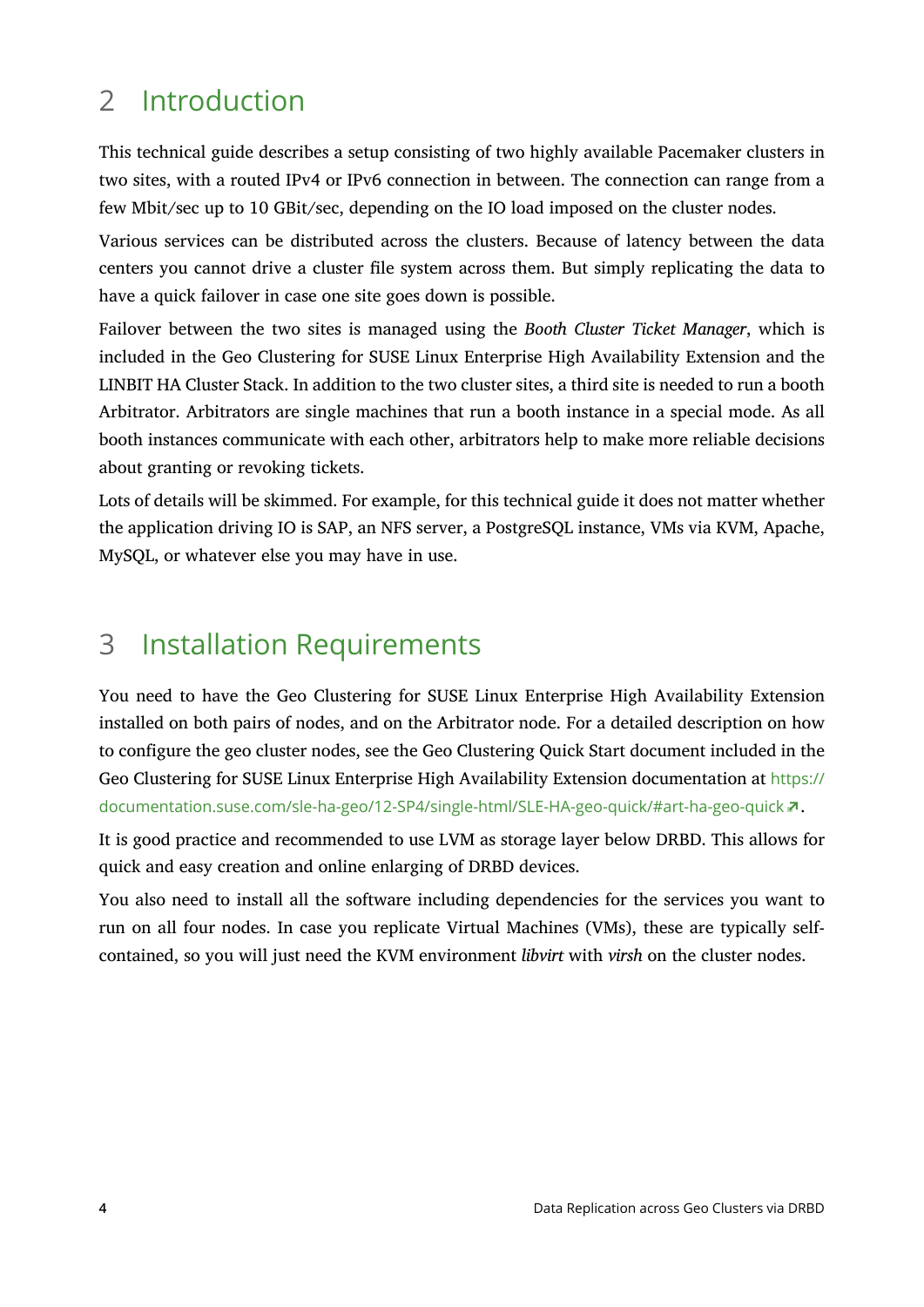# <span id="page-4-0"></span>4 Cluster Architecture Overview

The following image depicts a two-site, four-node cluster with arrows showing the direction of replication, and blocks in orange showing that a DRBD device is Primary. There are two nodes in the local site, *alice* and *bob*, and two nodes in the remote site, *charlie* and *daisy*.

Each site will have its own DRBD resource stack and service IP to allow independent migration across the cluster nodes.



**FIGURE 1: STACKED FOUR-NODE CLUSTER**

The most important details of the cluster architecture are the following:

- The local high availability setup: DRBD running in Protocol C, using IP addresses in a LAN respective a cross-over connection.
- Just after activating the lower DRBD devices on one node, the dedicated service IP address is started.

This is not only used for the service as such, but also as a fixed point that can be accessed by the upper DRBD device (in Secondary state) for replication.

The upper layer DRBD runs on one node per site, and is responsible for replicating the data to the other replication site. This connection runs in protocol A, and might have a DRBD Proxy setup in between.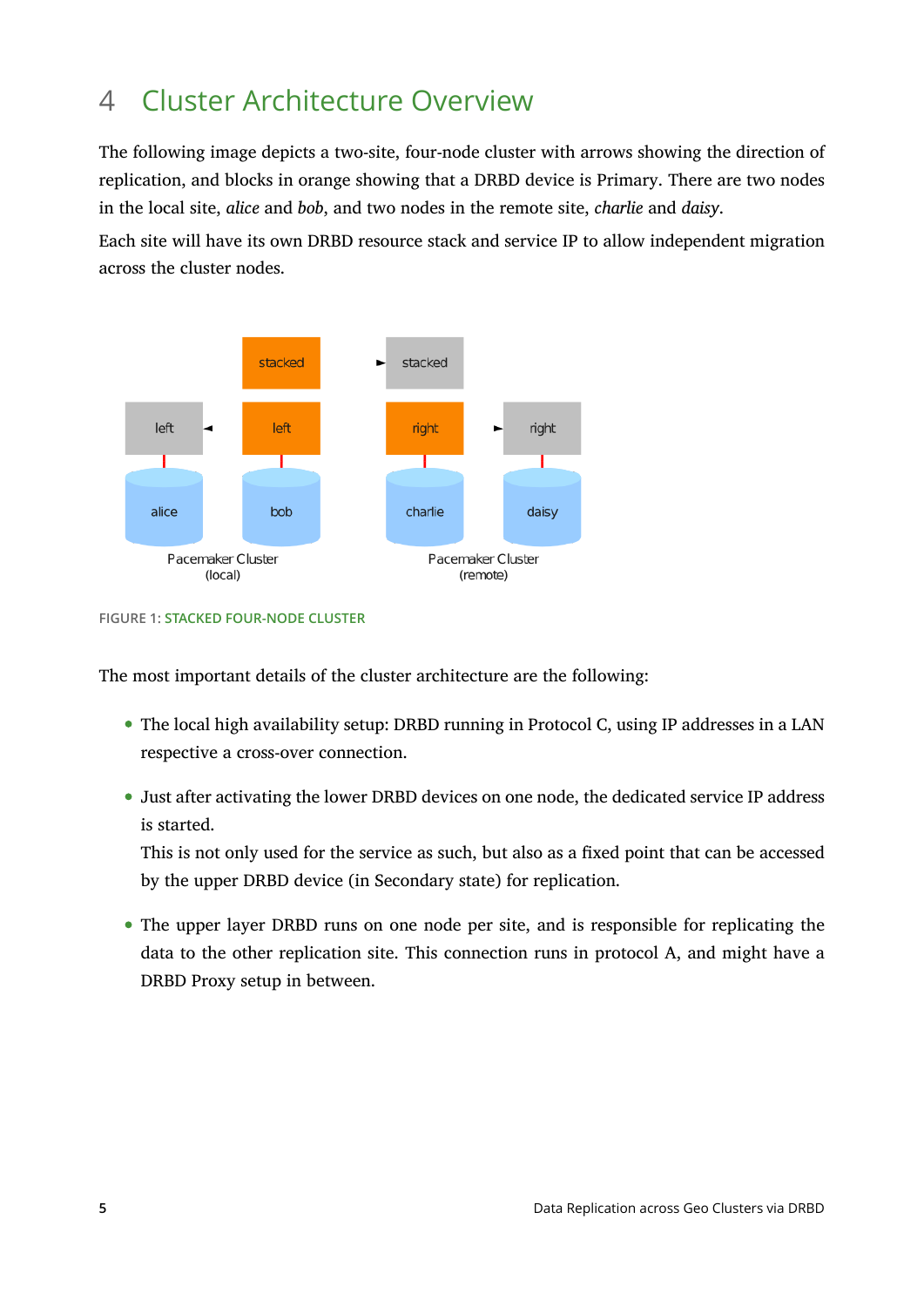

### Note: Data Compression

The DRBD Proxy buffers and optionally compresses data, from one or multiple DRBD resources. Compression helps if the site interconnect is slower than the summed average I/O rate of the resources. The ratio is about 1:4 for **zlib**, and up to 1:50 for **lzma** compression. See the "DRBD Proxy 3 Compression Considerations" whitepaper on [https://links.linbit.com/tech\\_guides](https://links.linbit.com/tech_guides) **A** for more details.

<span id="page-5-0"></span>On the site that should actually run the service, the upper layer DRBD gets set as Primary, so that the file system therein can be mounted and used by the application.

# 5 Example Configurations for a Single Service

The example configurations below are using the following premises:

- Two sites, called **RZ1** and **RZ2**, with two private networks **192.168.201.x** and **192.168.202.x**, routed to the other site
- Four nodes, called **geo\_rzN-M** in four combinations: **geo-rz1-a** to **geo-rz2-b**
- NFS is to be served; but there's not much difference for other services
- Nodes are using LVM, VG name is **volgroup**
- The lower DRBD layer (for the HA-clusters) uses minor 0; minor 10 is used for DR replication

## 5.1 DRBD Configuration

The following snippets show a basic DRBD configuration. These are bare-bones; performance-tuning options are not included here.

All three snippets can be contained in a single resource file, for example in /etc/drbd.d/nfs. res. This is the recommended configuration, because keeping a single file synchronized across the four cluster nodes is easier. You can also consult **csync2** at <http://oss.linbit.com/csync2/> **7.**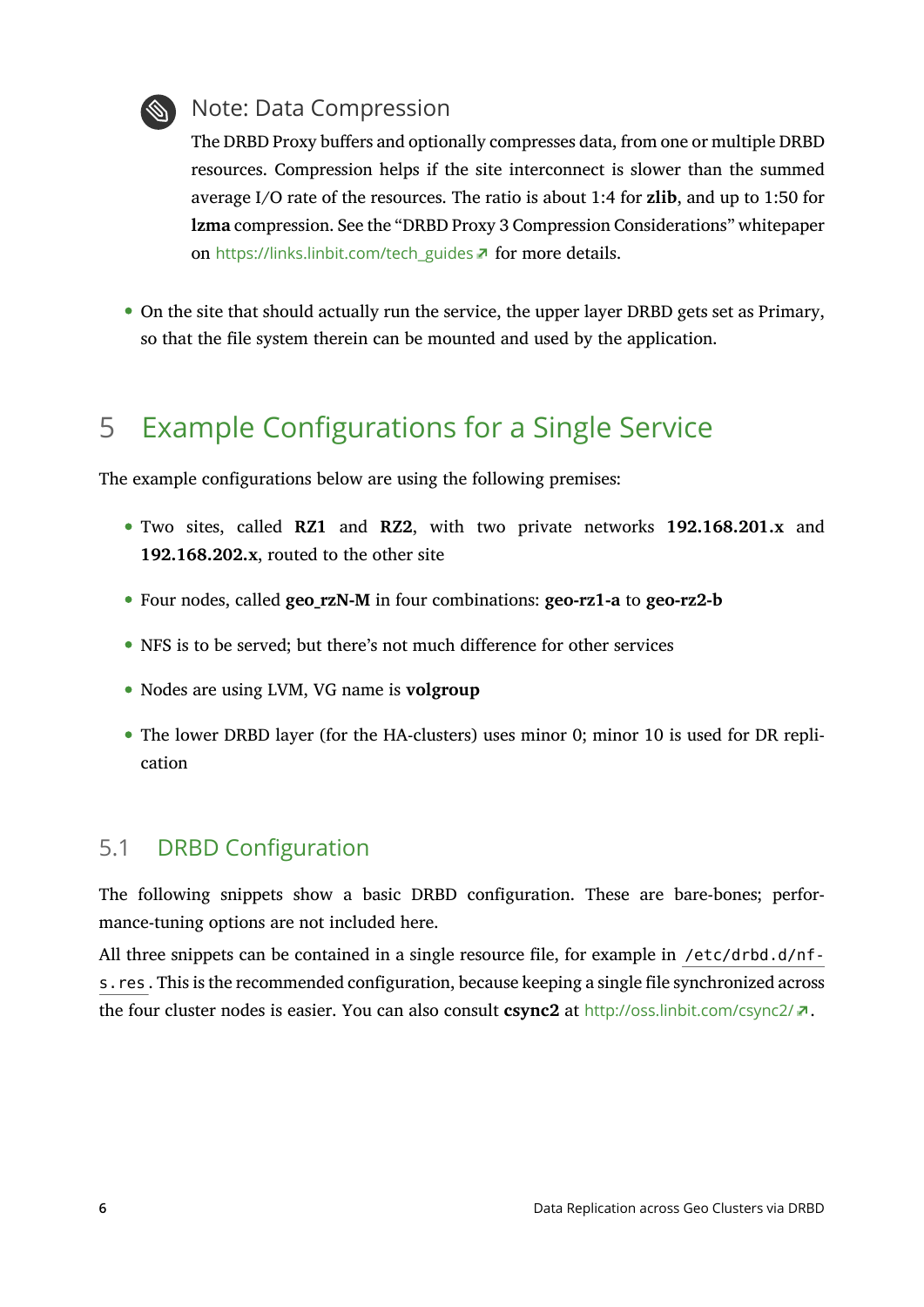If you have used the Geo Clustering Quick Start Guide at [https://documentation.suse.com/sle-ha](https://documentation.suse.com/sle-ha-geo/12-SP4/single-html/SLE-HA-geo-quick/#art-ha-geo-quick)[geo/12-SP4/single-html/SLE-HA-geo-quick/#art-ha-geo-quick](https://documentation.suse.com/sle-ha-geo/12-SP4/single-html/SLE-HA-geo-quick/#art-ha-geo-quick) **1** to perform the basic configuration of the cluster nodes, the DRBD configuration files are already included in the list of files to be synchronized.

To synchronize any changes to the configuration files across both cluster nodes, use the following command:

### **root # csync2 -xv /etc/drbd.d/**

If you do not have csync2, or if you do not want to use it, you will need to copy the DRBD configuration files manually to all the other nodes.

### 5.1.1 DRBD on Site 1

To configure DRBD on Site 1, you should be aware of the following details:

- The resource-name has the site in it, so that the complete configuration can be kept in synchronization across both clusters without naming conflicts
- The nodes' **local** per-node IP addresses are used
- A *shared-secret* is used to avoid inadvertent wrong connections



## Note: uuid Program

The uuid program is an easy way to get unique values.

```
resource nfs-lower-rz1 {
      disk /dev/volgroup/lv-nfs;
       meta-disk internal;
      device /dev/drbd0;
       protocol C;
       net {
              shared-secret "2a9702a6-8747-11e3-9ebb-782bcbd0c11c";
       }
       on geo-rz1-a {
              address 192.168.201.111:7900;
       }
       on geo-rz1-b {
              address 192.168.201.112:7900;
```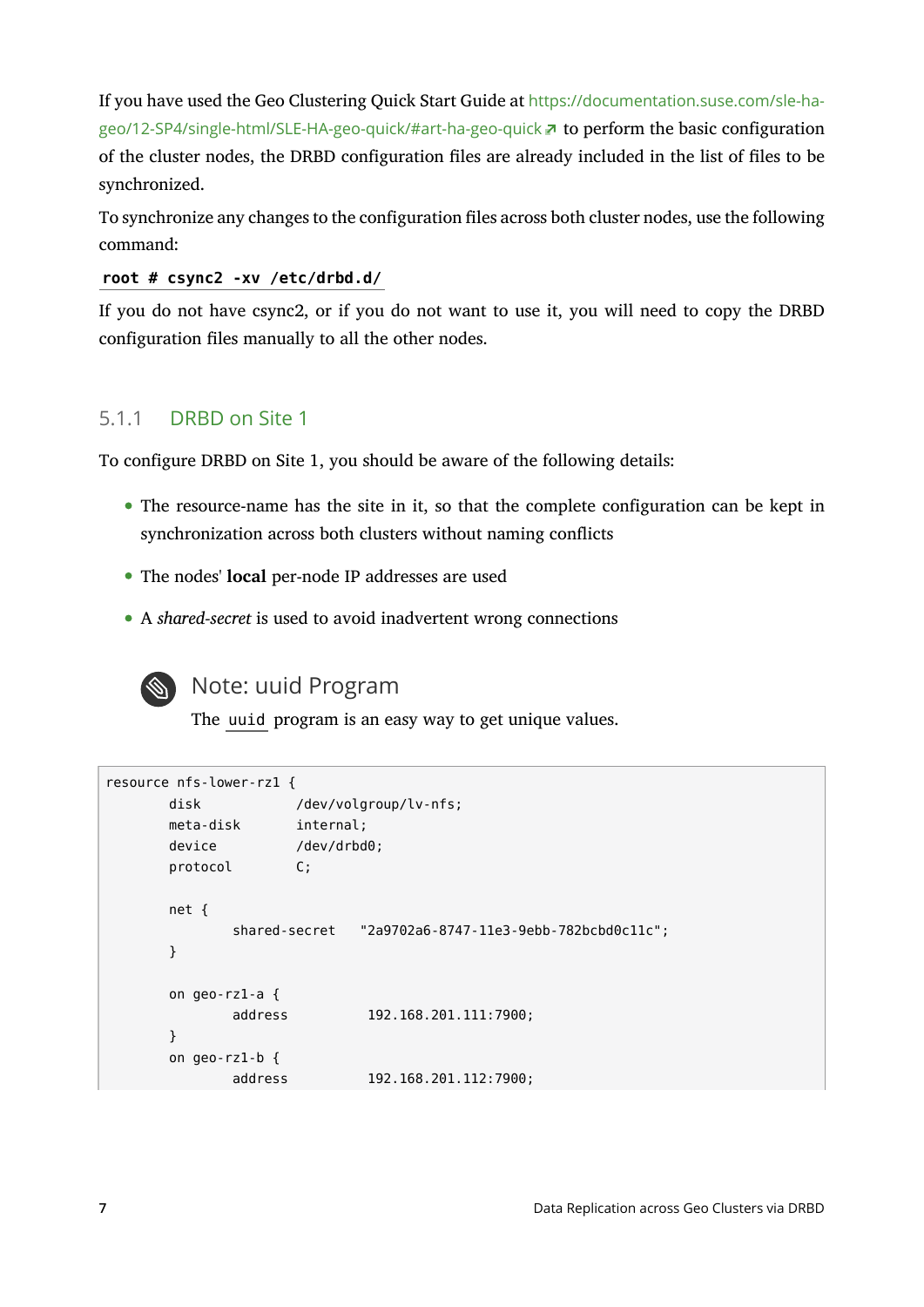### }

}

### 5.1.2 DRBD on Site 2

Even if Site 2 is nearly identical to Site 1, you should notice the following differences:

- The resource name has changed
- The node names and IP addresses are different
- Another *shared-secret* has been generated
- The volume group and LV name can be kept in the *resource* section if identical on both nodes

```
resource nfs-lower-rz2 {
       disk /dev/volgroup/lv-nfs;
        meta-disk internal;
       device /dev/drbd0;
        protocol C;
        net {
               shared-secret "cd9d857d-72ef-4d10-a1de-6450d1797a2c";
        }
        on geo-rz2-a {
               address 192.168.202.111:7900;
        }
        on geo-rz2-b {
               address 192.168.202.112:7900;
        }
}
```
### 5.1.3 DRBD Connection across Sites

To configure a DRBD connection across sites, you should be aware of the following:

The storage disk is the HA-cluster DRBD device */dev/drbd0*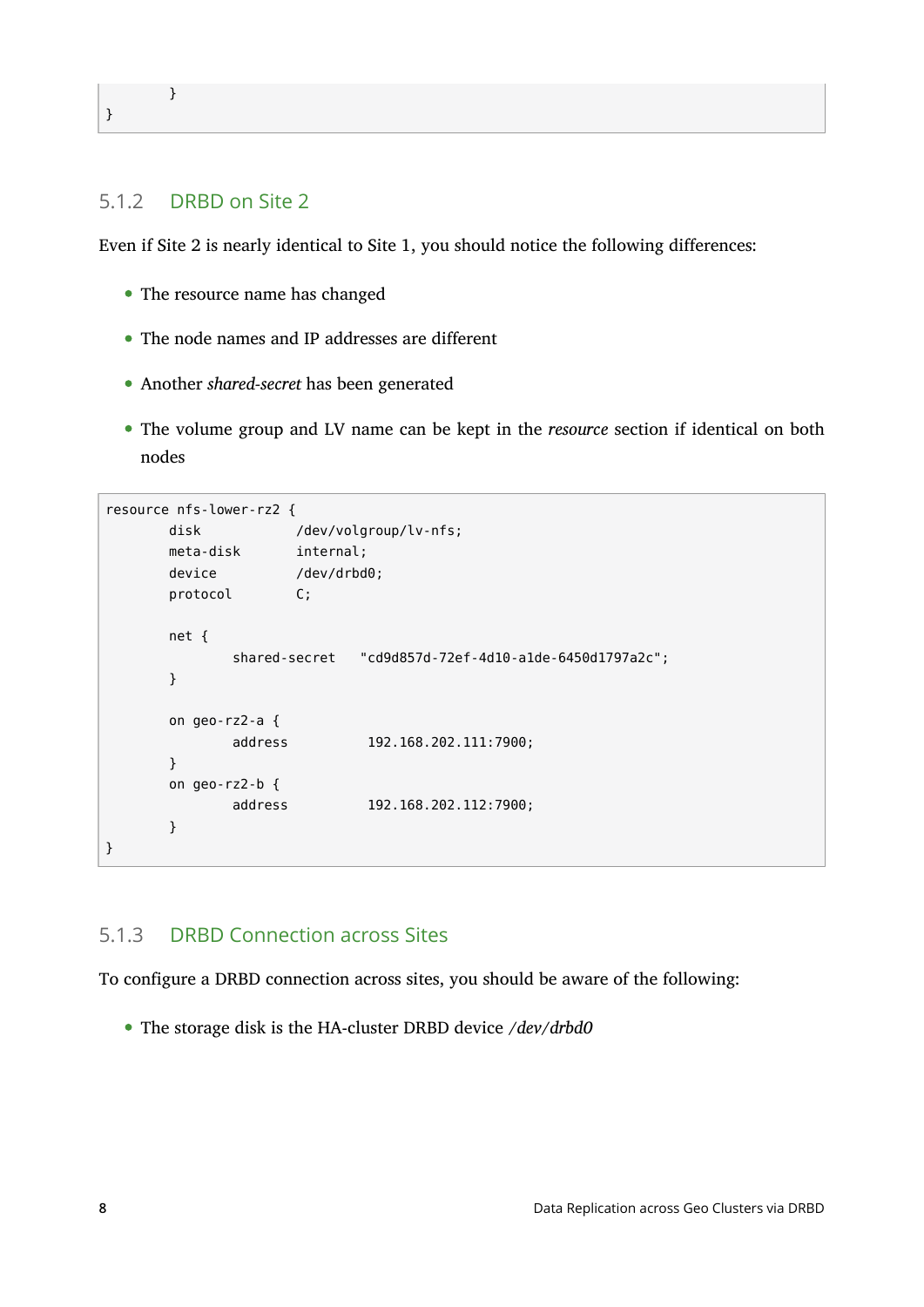- You could also use */dev/drbd/by- res/nfs-lower-rzN/0*, but that would be site-specific, and so would need to be moved into the per-site configuration (stacked on top of *nfs-lower-rzN*)
- The DRBD device drbd10 says to use minor number 10
- Protocol A, and a higher ping-timeout are needed because of the higher latency
- A different shared-secret is used
- Do not pass any host names, but tell DRBD to stack upon its lower device; that implies that this must be Primary
- To allow TCP/IP connections to the other site without knowing which cluster node has the lower DRBD device Primary, we are using a (the) service IP address

```
resource nfs-upper {
      disk /dev/drbd0;
       meta-disk internal;
       device /dev/drbd10;
        protocol A;
       net {
              shared-secret "e0fbd1fe-6b0b-47db-829a-2c4ba638bf1e";
              ping-timeout 20;
       }
        stacked-on-top-of nfs-lower-rz1 {
              address 192.168.201.151:7910;
        }
       stacked-on-top-of nfs-lower-rz2 {
              address 192.168.202.151:7910;
       }
}
```
Using a DRBD Proxy would involve inserting *proxy on ...* sections into *stacked-on-top-of* above, and a *proxy { ... }* section inside of *resource*. See LINBIT's DRBD Proxy guide at [https://download](https://downloads.linbit.com/)[s.linbit.com/](https://downloads.linbit.com/) **F** for more details regarding configuring DRBD Proxy.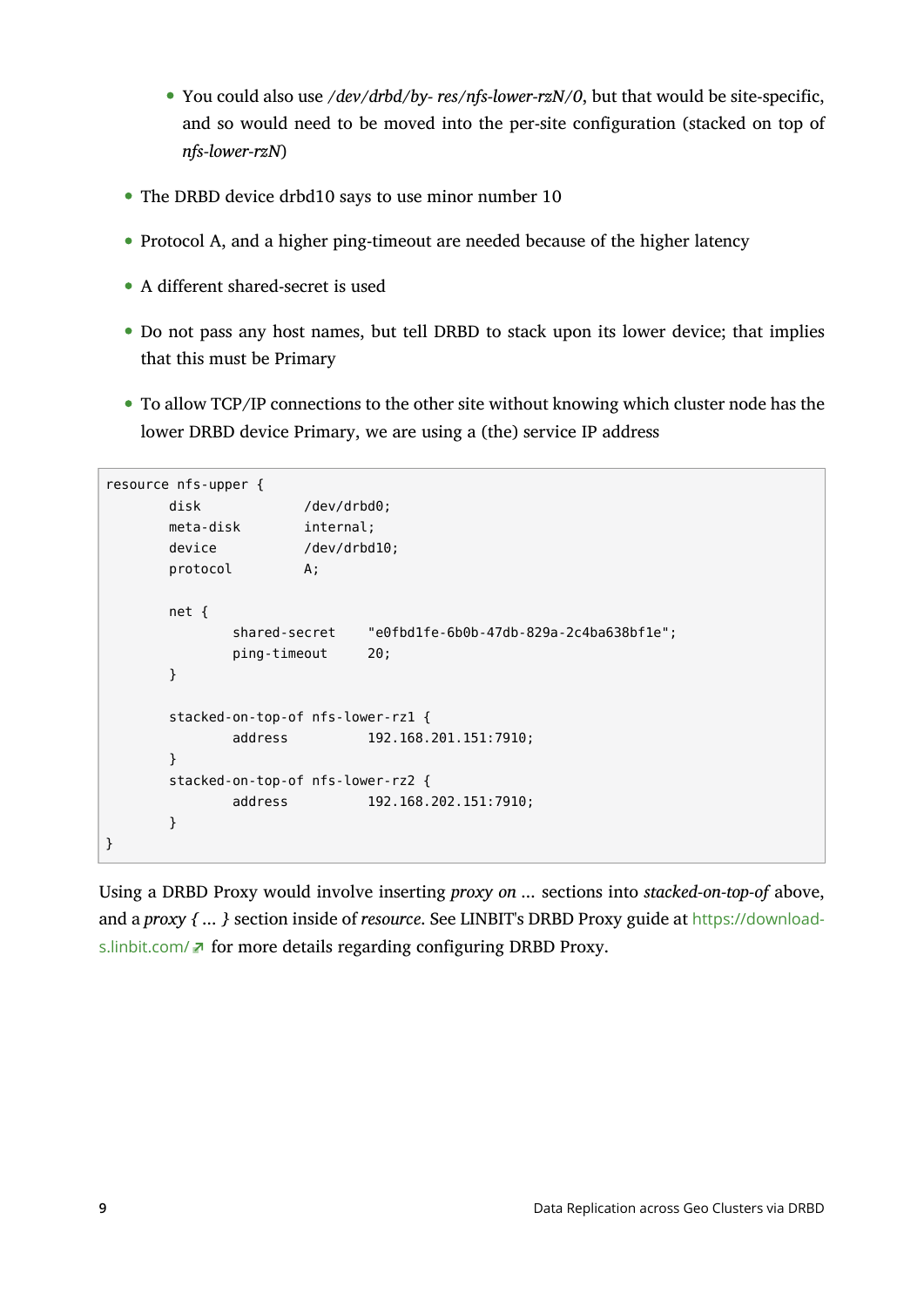## 5.2 Pacemaker Resources (in crm-shell syntax)

For a more in-depth look at how to configure the NFS server, see the Highly Available NFS Storage with DRBD and Pacemaker document included in the SUSE Linux Enterprise High Availability Extension documentation. To configure the necessary resources, use the **crm** shell commands as outlined in the following chapters.

### 5.2.1 Basic Primitives

Setting up the basic primitives is fairly straightforward. You need a service IP, the file system, and the NFS server.



### **Note: exportfs**

It is also possible to use the *exportfs* resource agents instead, and keep the NFS server running all the time. This is necessary if there are multiple NFS exports that must migrate independently.

```
crm configure
primitive p-ip-nfs IPaddr2 ip=192.168.202.151 iflabel=nfs nic=eth1 cidr_netmask=24
primitive p-nfs-fs Filesystem device=/dev/drbd/by-res/nfs/0 directory=/mnt/nfs
 fstype=ext4
primitive p-nfs-service systemd:nfs-server
```
### 5.2.2 DRBD Pacemaker Resources, Multi-State Resources

To configure the cluster resources for DRBD, it is possible to use the drbd cluster script. This script will create a base resource for DRBD, as well as a multi-state resource that ensures that DRBD only runs in Primary mode on a single node. Multi-state resources, previously called *Master-Slave* resources, allow the instances to be in one of two operating modes (called roles). The roles are called *master* and *slave*.

```
crm script run drbd id=drbd-nfs drbd_resource=nfs-upper
crm script run drbd id=drbd-nfs-lower drbd_resource=nfs-lower-rz2
```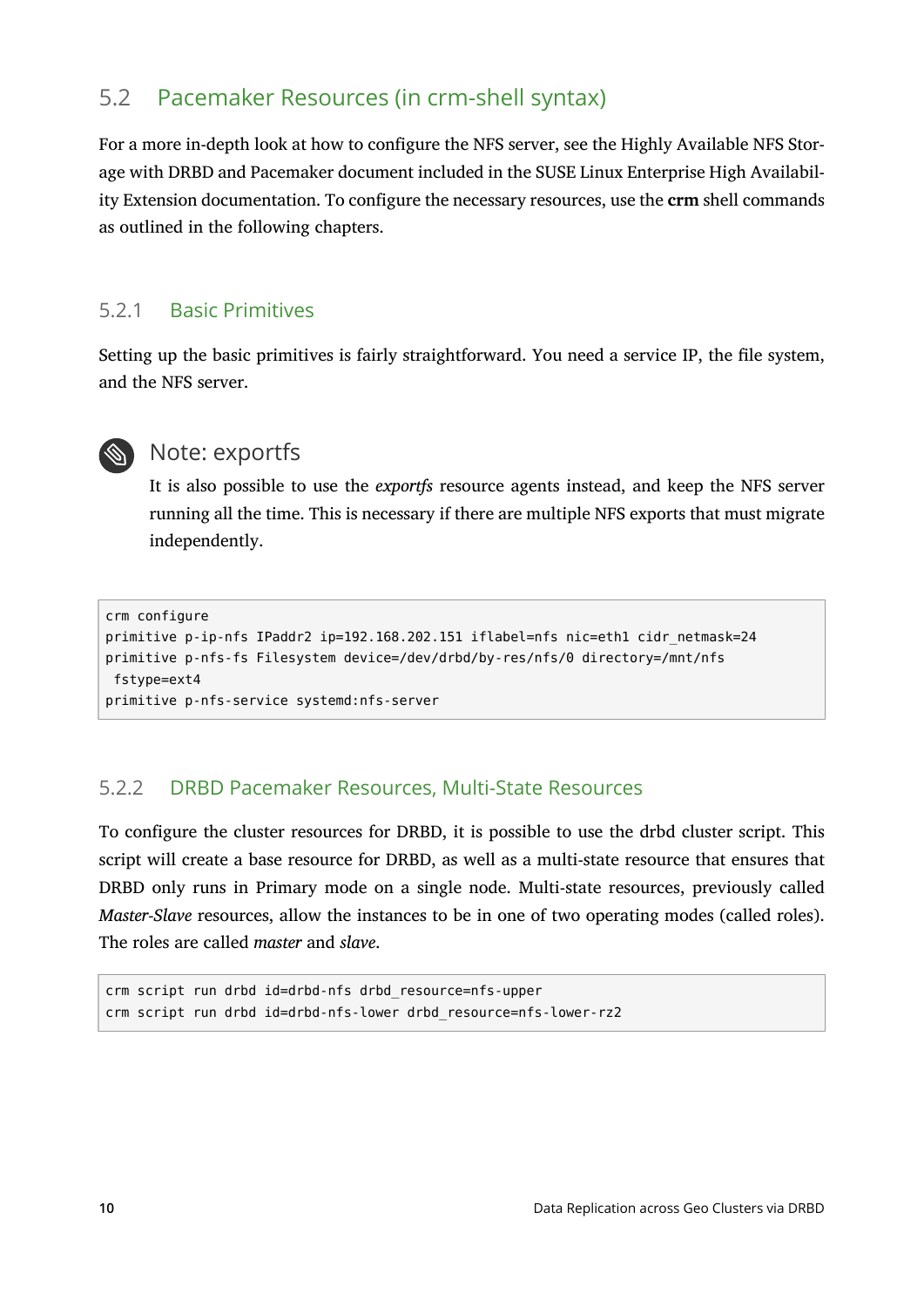### 5.2.3 Group and Basic Primitives

This is mostly what you would expect from the earlier picture: the multi-state equivalent of having a group consisting of *ms-drbd-nfs-lower:Master*, *p-ip-nfs*, and *ms-drbd-nfs:Master*.

```
crm configure
group g-nfs p-nfs-fs p-nfs-service
colocation co-nfs-ip-with-lower inf: p-ip-nfs:Started ms-drbd-nfs-lower:Master
colocation co-nfs-g-with-upper inf: g-nfs:Started ms-drbd-nfs:Master
colocation co-nfs-upper-with-ip inf: ms-drbd-nfs:Master p-ip-nfs:Started
order o-lower-drbd-before-ip-nfs inf: ms-drbd-nfs-lower:promote p-ip-nfs:start
order o-ip-nfs-before-drbd inf: p-ip-nfs:start ms-drbd-nfs:promote
order o-drbd-nfs-before-svc inf: ms-drbd-nfs:promote g-nfs:start
```
# <span id="page-10-0"></span>6 Interoperability with Booth

In the following sections, you can find the example configurations for the booth cluster ticket manager. Use *csync2* to synchronize the configurations for booth across all cluster nodes.

## 6.1 Booth Configuration

In the booth configuration, you need to specify the following components:

- A UDP port to use
- Three IP addresses



### Note

You need one distinct service IP for each site, and a third one for the arbitrator. Separate addresses are preferred, so that booth can be managed independently.

The Pacemaker ticket name (here *ticket-nfs*)

The configuration file might be stored as /etc/booth/nfs.conf.

```
transport = udpport = "9929"
```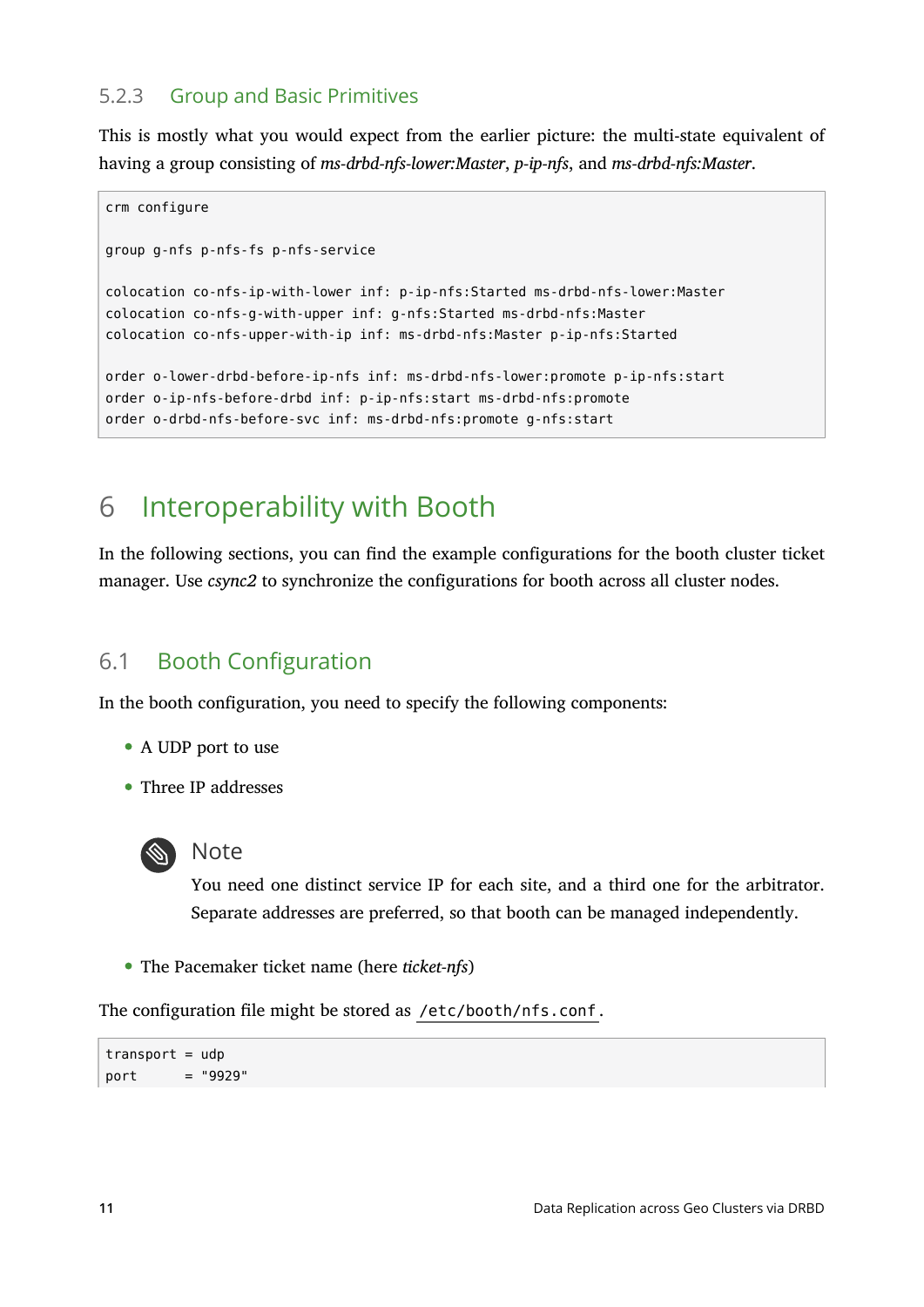```
site = "192.168.201.100"
site = "192.168.202.100"
arbitrator = "192.168.203.100"
ticket = "ticket-nfs"
       expire = 600timeout = 5acquire-after = 60
```
## 6.2 Pacemaker Integration

Follow the recommendations below to integrate booth into Pacemaker:

- This example is again valid for site 2 (service IP address subnet).
- *booth* automatically uses the default directory and suffix if the configuration name does not specify any.
- As the DRBD replication should be running even if a site does not have the ticket, the correct *loss-policy* is *demote*. This will put DRBD into Secondary mode.
- As described in the **SUSE Multi-Site Cluster Documentation** at [https://documenta](https://documentation.suse.com/sle-ha-geo/12-SP4/)[tion.suse.com/sle-ha-geo/12-SP4/](https://documentation.suse.com/sle-ha-geo/12-SP4/) $\pi$ , there should be an order constraint that makes sure that Booth can fetch the ticket before trying to start the service.

```
crm configure
primitive p-booth ocf:pacemaker:booth-site config=nfs
primitive p-ip-booth IPaddr2 ip=192.168.202.100 iflabel=ha nic=eth1 cidr-netmask=24
group g-booth p-ip-booth p-booth
rsc-ticket nfs-req-ticket ticket-nfs: ms-drbd-nfs:Master loss-policy=demote
order o-booth-before-nfs inf: g-booth ms-drbd-nfs:promote
```
# <span id="page-11-0"></span>7 Testing Failovers and Recovery

After you have configured everything as described, you should check that your setup is working as expected.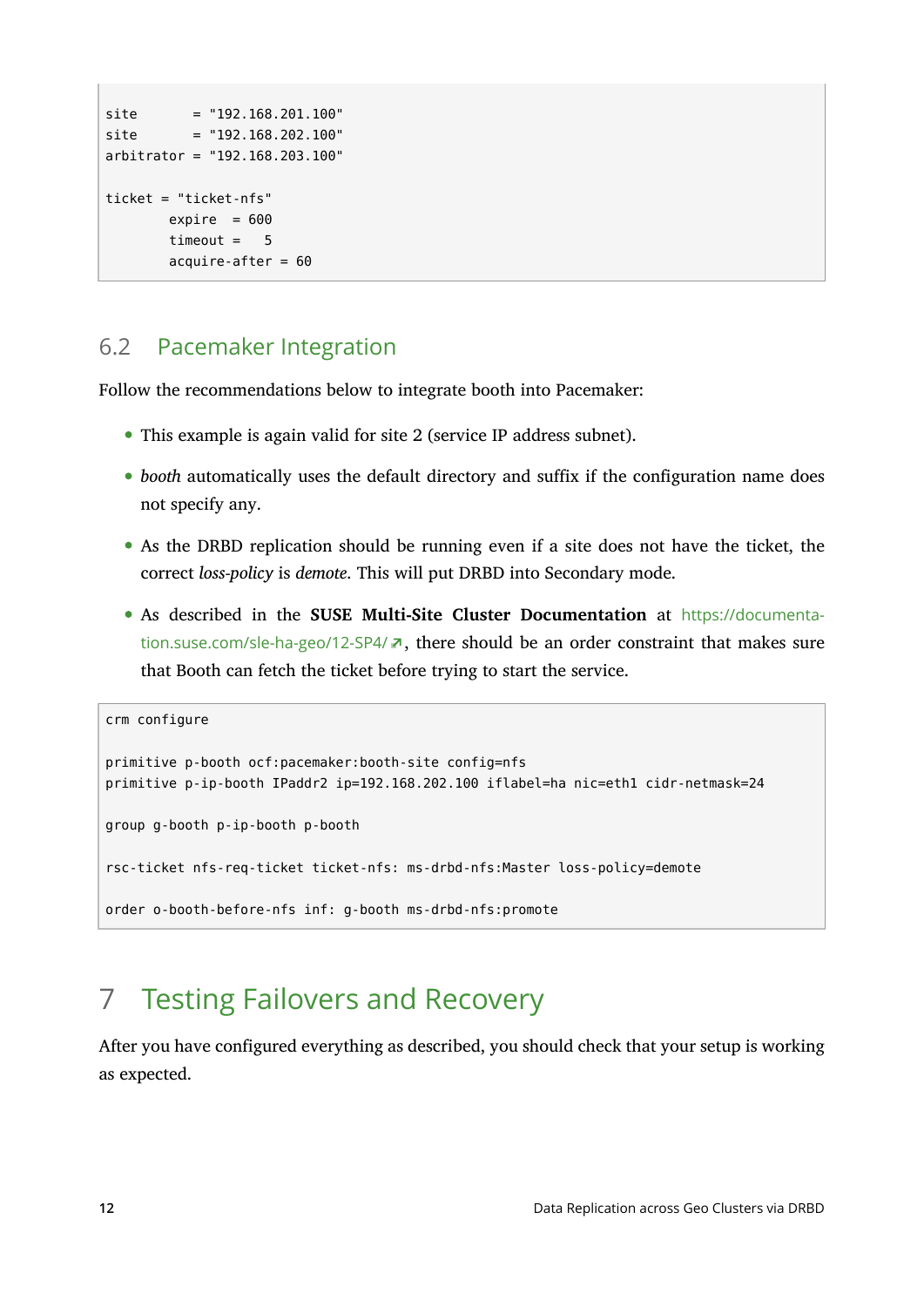The following command from any node running the booth daemon will tell you which tickets it knows about, which site currently holds the ticket, and when that ticket will expire if it is not renewed:

```
# booth list
ticket: ticket-nfs, leader: 192.168.201.100, expires: 2016-04-14 07:50:48
```
### 7.1 Failover

There are many ways to test that failovers will work as expected. An easy way to test is to sever network communications between sites using IPtables. You only need to cut communication on the Booth ports to see a ticket expire and services failover.

On the node currently running the booth daemon, issue the following IPtables commands to sever Booth's communications with its peers:

```
/usr/sbin/iptables -I INPUT -p udp --dport 9929 -j DROP
/usr/sbin/iptables -I OUTPUT -p udp --dport 9929 -j DROP
```
After the ticket's *expire* time has lapsed, you should see services begin to demote at the current Primary site. After the *expire* plus *acquire-after* time lapses, you should see services begin to start at the Secondary site.

Remove the IPtables rules you inserted before continuing:

```
# /usr/sbin/iptables -D INPUT -p udp --dport 9929 -j DROP
# /usr/sbin/iptables -D OUTPUT -p udp --dport 9929 -j DROP
```
## 7.2 Failback

To failback to the original Primary site you need to manually revoke the ticket from the site currently running services, and grant the ticket to the original Primary site.

You can issue the following commands from any of the nodes currently running the Booth daemon:

```
# booth revoke -s 192.168.202.100 ticket-nfs
 booth[30268]: 2016/04/14 08:21:05 info: revoke request sent, waiting for the result ...
   booth[30268]: 2016/04/14_08:21:09 info: revoke succeeded!
# booth grant -s 192.168.201.100 ticket-nfs
  booth[30269]: 2016/04/14 08:21:17 info: grant request sent, waiting for the result ...
```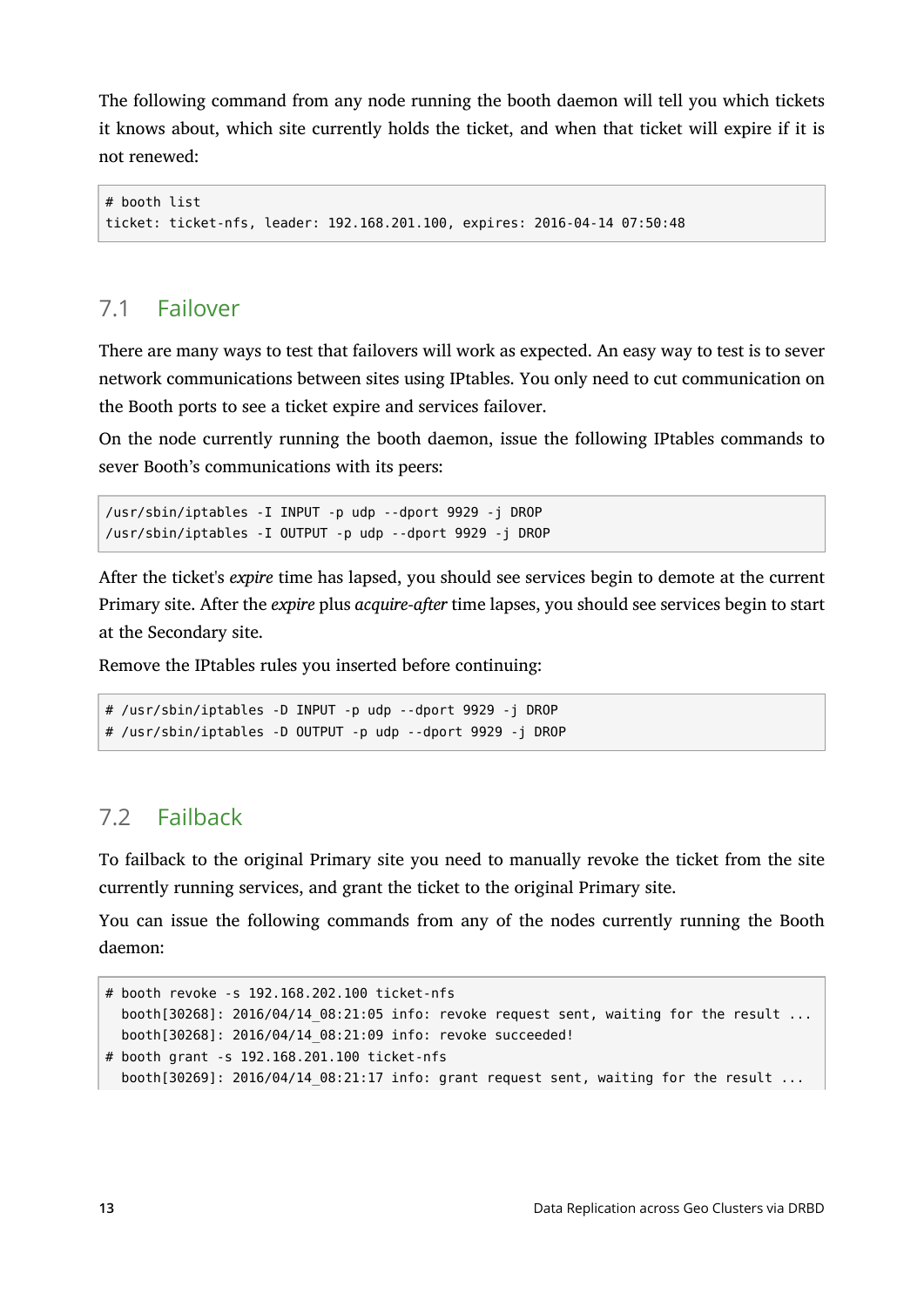## <span id="page-13-0"></span>8 Further Documentation

**SUSE Linux Enterprise High Availability Extension Guide**: A comprehensive documentation about nearly every part of the Linux Cluster stack. See [https://documentation.suse.com/sle-ha/11-](https://documentation.suse.com/sle-ha/11-SP4/html/SLE-ha-all/book-sleha.html) [SP4/html/SLE-ha-all/book-sleha.html](https://documentation.suse.com/sle-ha/11-SP4/html/SLE-ha-all/book-sleha.html)

**DRBD Community Page:** Located at <https://www.linbit.com/en/drbd-community/>  $\vec{r}$ , it provides lots of information.

Detailed DRBD User Guides: <https://docs.linbit.com/> . With that, one of the most extensive project documentations in the Open Source world is made available.

**LINBIT Home Page:** At <https://www.linbit.com> **7**, you can find answers to all questions about paid support from the developers. An overview about supported platforms, SLAs, and price quotes is available at <https://www.linbit.com/en/support/> **7.** 

**SUSE Geo Clustering Documentation**: This describes the general challenges for Geo-clustering, and typical solutions. The HTML version is hosted at [https://documentation.suse.com/sle-ha/12-](https://documentation.suse.com/sle-ha/12-SP4/html/SLE-HA-geo-guide/cha-ha-geo-challenges.html) [SP4/html/SLE-HA-geo-guide/cha-ha-geo-challenges.html](https://documentation.suse.com/sle-ha/12-SP4/html/SLE-HA-geo-guide/cha-ha-geo-challenges.html) .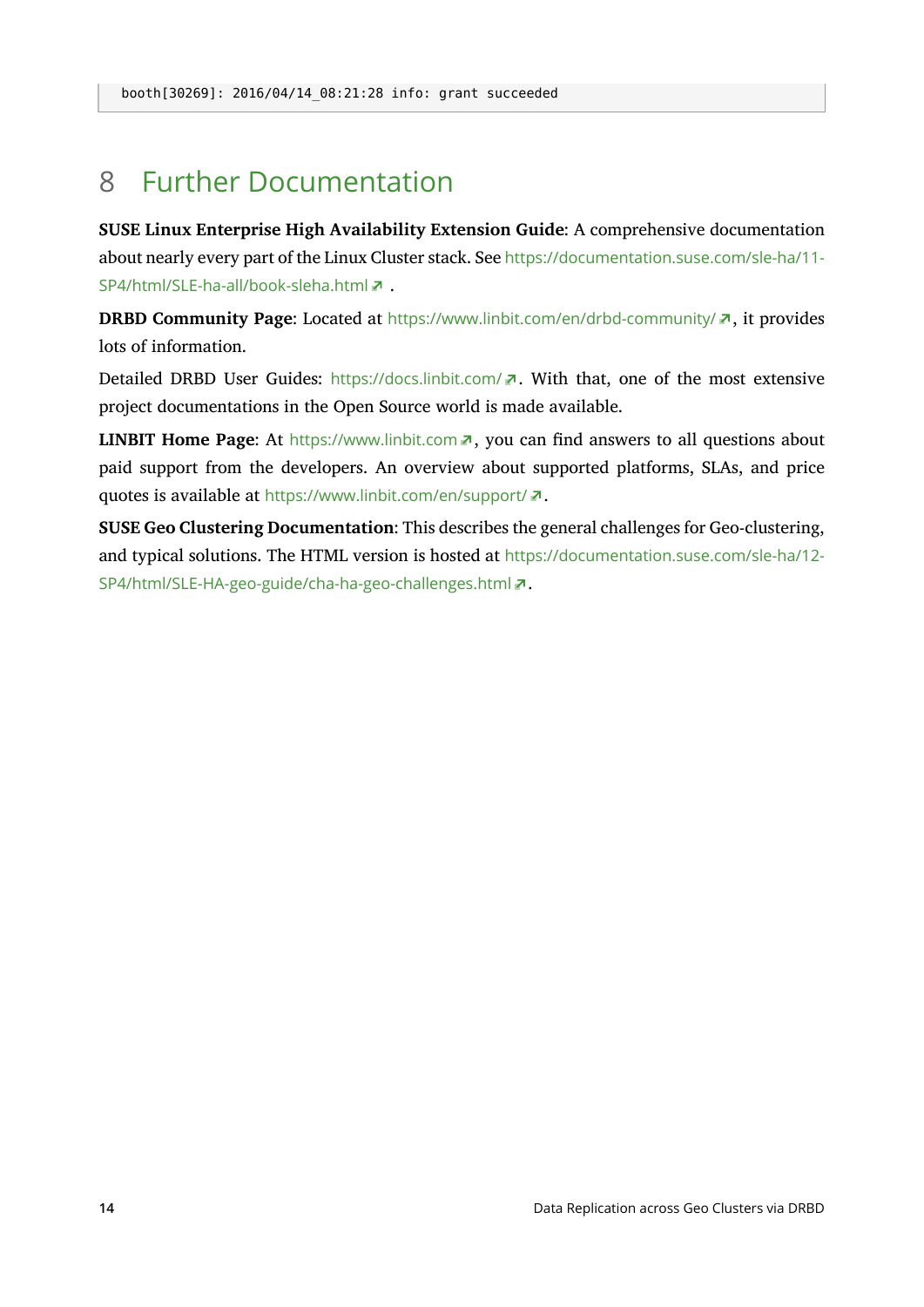# <span id="page-14-0"></span>9 Legal notice

Copyright ©2006-2022 SUSE LLC and contributors. All rights reserved.

Permission is granted to copy, distribute and/or modify this document under the terms of the GNU Free Documentation License, Version 1.2 or (at your option) version 1.3; with the Invariant Section being this copyright notice and license. A copy of the license version 1.2 is included in the section entitled "GNU Free Documentation License".

SUSE, the SUSE logo and YaST are registered trademarks of SUSE LLC in the United States and other countries. For SUSE trademarks, see <http://www.suse.com/company/legal/> a. Linux is a registered trademark of Linus Torvalds. All other names or trademarks mentioned in this document may be trademarks or registered trademarks of their respective owners.

Documents published as part of the **SUSE Best Practices** series have been contributed voluntarily by SUSE employees and third parties. They are meant to serve as examples of how particular actions can be performed. They have been compiled with utmost attention to detail. However, this does not guarantee complete accuracy. SUSE cannot verify that actions described in these documents do what is claimed or whether actions described have unintended consequences. SUSE LLC, its affiliates, the authors, and the translators may not be held liable for possible errors or the consequences thereof.

Below we draw your attention to the license under which the articles are published.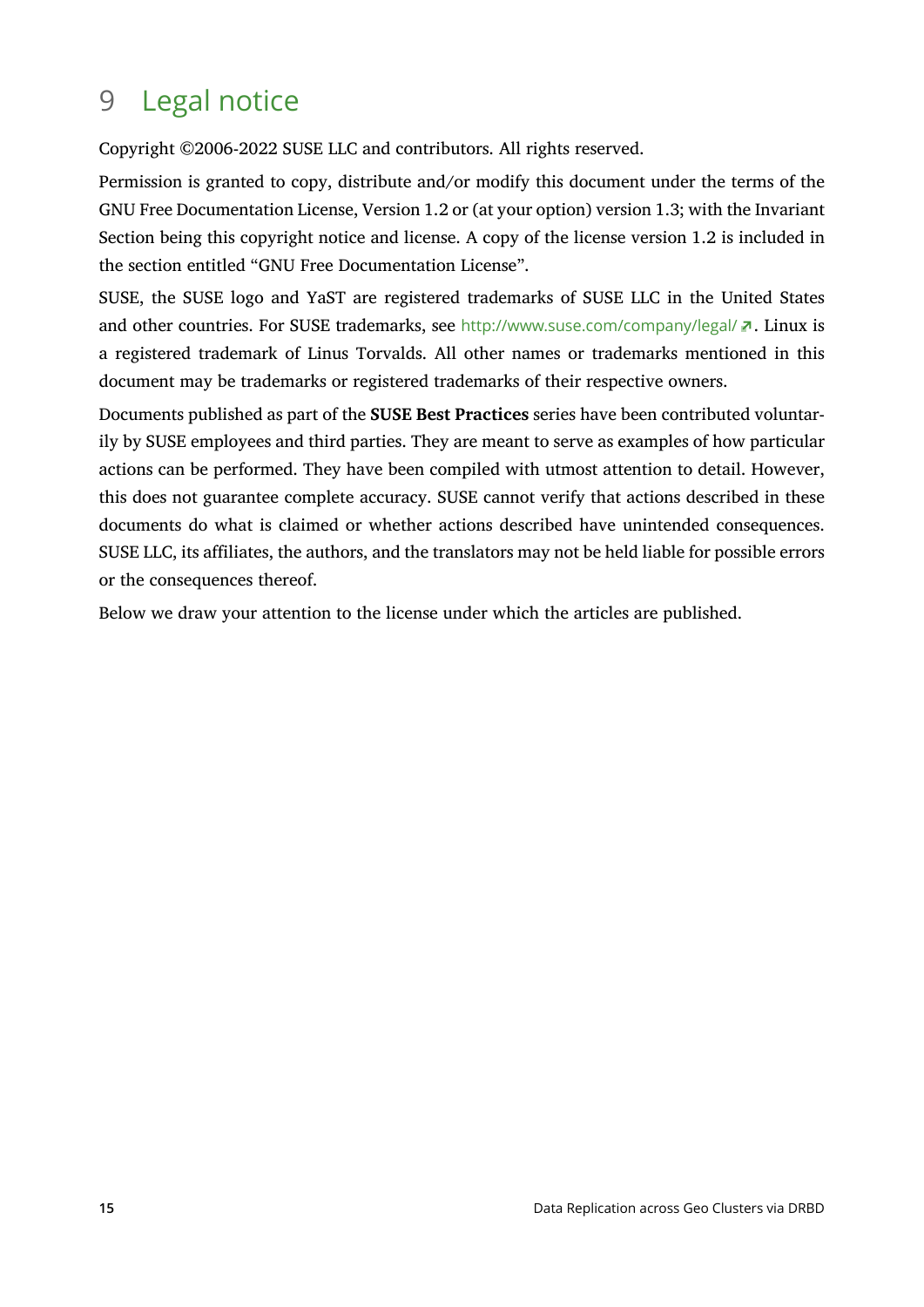#### <span id="page-15-0"></span>**GNU Free Documentation License**

Copyright (C) 2000, 2001, 2002 Free Software Foundation, Inc. 51 Franklin St, Fifth Floor, Boston, MA 02110-1301 USA. Everyone is permitted to copy and distribute verbatim copies of this license document, but changing it is not allowed.

#### 0. PREAMBLE

The purpose of this License is to make a manual, textbook, or other functional and useful document "free" in the sense of freedom: to assure everyone the effective freedom to copy and redistribute it, with or without modifying it, either commercially or non-commercially. Secondarily, this License preserves for the author and publisher a way to get credit for their work, while not being considered responsible for modifications made by others.

This License is a kind of "copyleft", which means that derivative works of the document must themselves be free in the same sense. It complements the GNU General Public License, which is a copyleft license designed for free software.

We have designed this License to use it for manuals for free software, because free software needs free documentation: a free program should come with manuals providing the same freedoms that the software does. But this License is not limited to software manuals; it can be used for any textual work, regardless of subject matter or whether it is published as a printed book. We recommend this License principally for works whose purpose is instruction or reference.

#### 1. APPLICABILITY AND DEFINITIONS

This License applies to any manual or other work, in any medium, that contains a notice placed by the copyright holder saying it can be distributed under the terms of this License. Such a notice grants a world-wide, royalty-free license, unlimited in duration, to use that work under the conditions stated herein. The "Document", below, refers to any such manual or work. Any member of the public is a licensee, and is addressed as "you". You accept the license if you copy, modify or distribute the work in a way requiring permission under copyright law.

A "Modified Version" of the Document means any work containing the Document or a portion of it, either copied verbatim, or with modifications and/or translated into another language.

A "Secondary Section" is a named appendix or a front-matter section of the Document that deals exclusively with the relationship of the publishers or authors of the Document to the Document's overall subject (or to related matters) and contains nothing that could fall directly within that overall subject. (Thus, if the Document is in part a textbook of mathematics, a Secondary Section may not explain any mathematics.) The relationship could be a matter of historical connection with the subject or with related matters, or of legal, commercial, philosophical, ethical or political position regarding them.

The "Invariant Sections" are certain Secondary Sections whose titles are designated, as being those of Invariant Sections, in the notice that says that the Document is released under this License. If a section does not fit the above definition of Secondary then it is not allowed to be designated as Invariant. The Document may contain zero Invariant Sections. If the Document does not identify any Invariant Sections then there are none.

The "Cover Texts" are certain short passages of text that are listed, as Front-Cover Texts or Back-Cover Texts, in the notice that says that the Document is released under this License. A Front-Cover Text may be at most 5 words, and a Back-Cover Text may be at most 25 words.

A "Transparent" copy of the Document means a machine-readable copy, represented in a format whose specification is available to the general public, that is suitable for revising the document straightforwardly with generic text editors or (for images composed of pixels) generic paint programs or (for drawings) some widely available drawing editor, and that is suitable for input to text formatters or for automatic translation to a variety of formats suitable for input to text formatters. A copy made in an otherwise Transparent file format whose markup, or absence of markup, has been arranged to thwart or discourage subsequent modification by readers is not Transparent. An image format is not Transparent if used for any substantial amount of text. A copy that is not "Transparent" is called "Opaque".

Examples of suitable formats for Transparent copies include plain ASCII without markup, Texinfo input format, LaTeX input format, SGML or XML using a publicly available DTD, and standard-conforming simple HTML, PostScript or PDF designed for human modification. Examples of transparent image formats include PNG, XCF and JPG. Opaque formats include proprietary formats that can be read and edited only by proprietary word processors, SGML or XML for which the DTD and/or processing tools are not generally available, and the machine-generated HTML, PostScript or PDF produced by some word processors for output purposes only.

The "Title Page" means, for a printed book, the title page itself, plus such following pages as are needed to hold, legibly, the material this License requires to appear in the title page. For works in formats which do not have any title page as such, "Title Page" means the text near the most prominent appearance of the work's title, preceding the beginning of the body of the text.

A section "Entitled XYZ" means a named subunit of the Document whose title either is precisely XYZ or contains XYZ in parentheses following text that translates XYZ in another language. (Here XYZ stands for a specific section name mentioned below, such as "Acknowledgements", "Dedications", "Endorsements", or "History".) To "Preserve the Title" of such a section when you modify the Document means that it remains a section "Entitled XYZ" according to this definition.

The Document may include Warranty Disclaimers next to the notice which states that this License applies to the Document. These Warranty Disclaimers are considered to be included by reference in this License, but only as regards disclaiming warranties: any other implication that these Warranty Disclaimers may have is void and has no effect on the meaning of this License.

#### 2. VERBATIM COPYING

You may copy and distribute the Document in any medium, either commercially or noncommercially, provided that this License, the copyright notices, and the license notice saying this License applies to the Document are reproduced in all copies, and that you add no other conditions whatsoever to those of this License. You may not use technical measures to obstruct or control the reading or further copying of the copies you make or distribute. However, you may accept compensation in exchange for copies. If you distribute a large enough number of copies you must also follow the conditions in section 3.

You may also lend copies, under the same conditions stated above, and you may publicly display copies

#### 3. COPYING IN QUANTITY

If you publish printed copies (or copies in media that commonly have printed covers) of the Document, numbering more than 100, and the Document's license notice requires Cover Texts, you must enclose the copies in covers that carry, clearly and legibly, all these Cover Texts: Front-Cover Texts on the front cover, and Back-Cover Texts on the back cover. Both covers must also clearly and legibly identify you as the publisher of these copies. The front cover must present the full title with all words of the title equally prominent and visible. You may add other material on the covers in addition. Copying with changes limited to the covers, as long as they preserve the title of the Document and satisfy these conditions, can be treated as verbatim copying in other respects. If the required texts for either cover are too voluminous to fit legibly, you should put the first ones listed (as many as fit reasonably) on the actual cover, and continue the rest onto adjacent pages. If you publish or distribute Opaque copies of the Document numbering more than 100, you must either include a machine-readable Transparent copy along with each Opaque copy, or state in or with each Opaque copy a computer-network location from which the general network-using public has access to download using public-standard network protocols a complete Transparent copy of the Document, free of added material. If you use the latter option, you must take reasonably prudent steps, when you begin distribution of Opaque copies in quantity, to ensure that this Transparent copy will remain thus accessible at the stated location until at least one year after the last time you distribute an Opaque copy (directly or through your agents or retailers) of that edition to the public.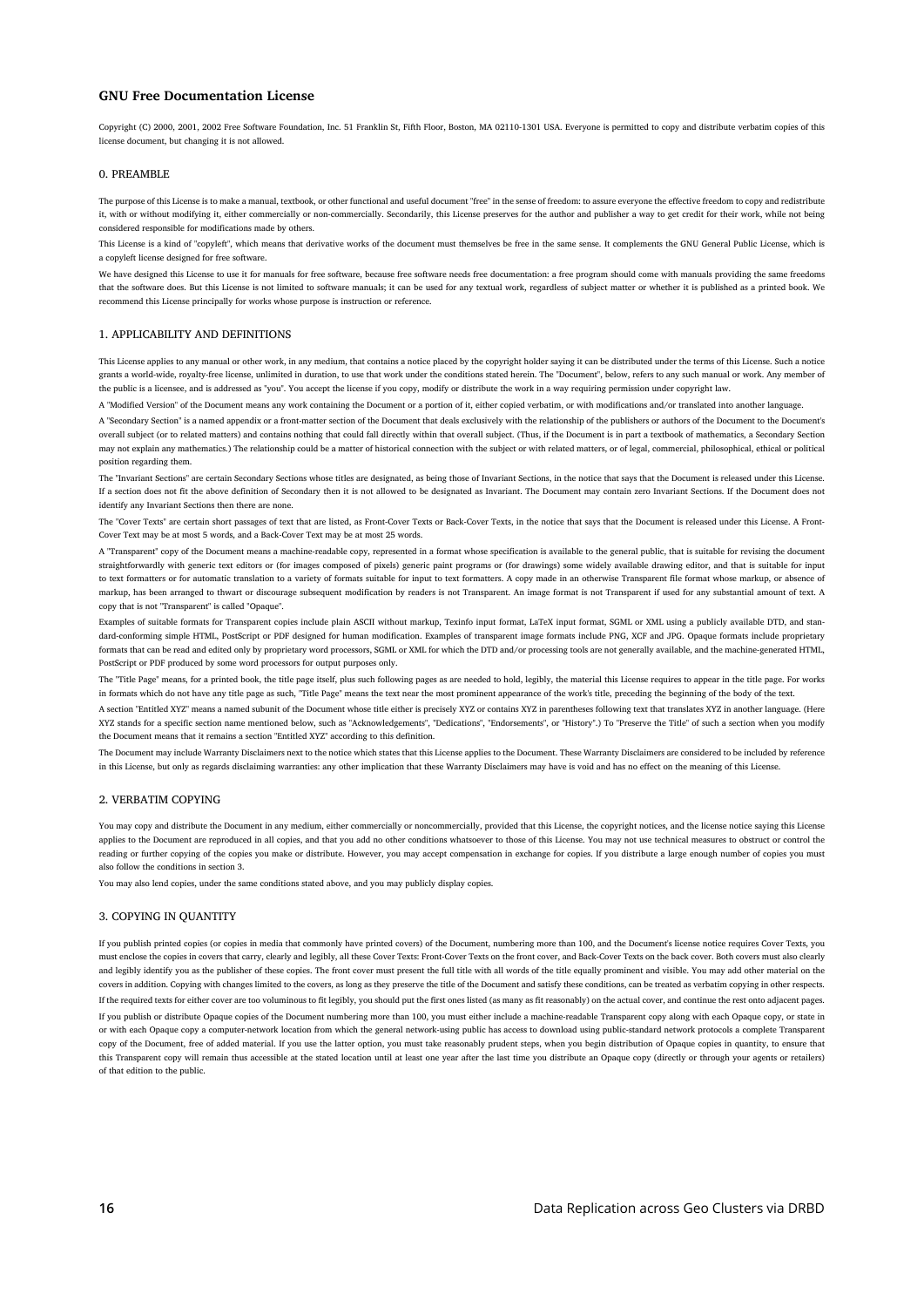It is requested, but not required, that you contact the authors of the Document well before redistributing any large number of copies, to give them a chance to provide you with an updated version of the Document.

#### 4. MODIFICATIONS

You may copy and distribute a Modified Version of the Document under the conditions of sections 2 and 3 above, provided that you release the Modified Version under precisely this License, with the Modified Version filling the role of the Document, thus licensing distribution and modification of the Modified Version to whoever possesses a copy of it. In addition, you must do these things in the Modified Version:

- **A.** Use in the Title Page (and on the covers, if any) a title distinct from that of the Document, and from those of previous versions (which should, if there were any, be listed in the History section of the Document). You may use the same title as a previous version if the original publisher of that version gives permission.
- **B.** List on the Title Page, as authors, one or more persons or entities responsible for authorship of the modifications in the Modified Version, together with at least five of the principal authors of the Document (all of its principal authors, if it has fewer than five), unless they release you from this requirement.
- **C.** State on the Title page the name of the publisher of the Modified Version, as the publisher.
- **D.** Preserve all the copyright notices of the Document.
- **E.** Add an appropriate copyright notice for your modifications adjacent to the other copyright notices.
- **F.** Include, immediately after the copyright notices, a license notice giving the public permission to use the Modified Version under the terms of this License, in the form shown in the Addendum below.
- **G.** Preserve in that license notice the full lists of Invariant Sections and required Cover Texts given in the Document's license notice.
- **H.** Include an unaltered copy of this License.
- 1. Preserve the section Entitled "History", Preserve its Title, and add to it an item stating at least the title, year, new authors, and publisher of the Modified Version as given on the Title Page. If there is no section Entitled "History" in the Document, create one stating the title, year, authors, and publisher of the Document as given on its Title Page, then add an item describing the Modified Version as stated in the previous sentence.
- **J.** Preserve the network location, if any, given in the Document for public access to a Transparent copy of the Document, and likewise the network locations given in the Document for previous versions it was based on. These may be placed in the "History" section. You may omit a network location for a work that was published at least four years before the Document itself, or if the original publisher of the version it refers to gives permission.
- **K.** For any section Entitled "Acknowledgements" or "Dedications", Preserve the Title of the section, and preserve in the section all the substance and tone of each of the contributor acknowledgements and/or dedications given therein.
- **L.** Preserve all the Invariant Sections of the Document, unaltered in their text and in their titles. Section numbers or the equivalent are not considered part of the section titles.
- **M.** Delete any section Entitled "Endorsements". Such a section may not be included in the Modified Version.
- **N.** Do not retitle any existing section to be Entitled "Endorsements" or to conflict in title with any Invariant Section.
- **O.** Preserve any Warranty Disclaimers.

If the Modified Version includes new front-matter sections or appendices that qualify as Secondary Sections and contain no material copied from the Document, you may at your option designate some or all of these sections as invariant. To do this, add their titles to the list of Invariant Sections in the Modified Version's license notice. These titles must be distinct from any other section titles. You may add a section Entitled "Endorsements", provided it contains nothing but endorsements of your Modified Version by various parties--for example, statements of peer review or that the text has been approved by an organization as the authoritative definition of a standard.

You may add a passage of up to five words as a Front-Cover Text, and a passage of up to 25 words as a Back-Cover Text, to the end of the list of Cover Texts in the Modified Version. Only one passage of Front-Cover Text and one of Back-Cover Text may be added by (or through arrangements made by) any one entity. If the Document already includes a cover text for the same cover, previously added by you or by arrangement made by the same entity you are acting on behalf of, you may not add another; but you may replace the old one, on explicit permission from the previous publisher that added the old one.

The author(s) and publisher(s) of the Document do not by this License give permission to use their names for publicity for or to assert or imply endorsement of any Modified Version.

#### 5. COMBINING DOCUMENTS

You may combine the Document with other documents released under this License, under the terms defined in section 4 above for modified versions, provided that you include in the combination all of the Invariant Sections of all of the original documents, unmodified, and list them all as Invariant Sections of your combined work in its license notice, and that you preserve all their Warranty Disclaimers.

The combined work need only contain one copy of this License, and multiple identical Invariant Sections may be replaced with a single copy. If there are multiple Invariant Sections with the same name but different contents, make the title of each such section unique by adding at the end of it, in parentheses, the name of the original author or publisher of that section if known, or else a unique number. Make the same adjustment to the section titles in the list of Invariant Sections in the license notice of the combined work.

In the combination, you must combine any sections Entitled "History" in the various original documents, forming one section Entitled "History"; likewise combine any sections Entitled "Acknowledgements", and any sections Entitled "Dedications". You must delete all sections Entitled "Endorsements".

#### 6. COLLECTIONS OF DOCUMENTS

You may make a collection consisting of the Document and other documents released under this License, and replace the individual copies of this License in the various documents with a single copy that is included in the collection, provided that you follow the rules of this License for verbatim copying of each of the documents in all other respects.

You may extract a single document from such a collection, and distribute it individually under this License, provided you insert a copy of this License into the extracted document, and follow this License in all other respects regarding verbatim copying of that document.

#### 7. AGGREGATION WITH INDEPENDENT WORKS

A compilation of the Document or its derivatives with other separate and independent documents or works, in or on a volume of a storage or distribution medium, is called an "aggregate" if the copyright resulting from the compilation is not used to limit the legal rights of the compilation's users beyond what the individual works permit. When the Document is included in an aggregate, this License does not apply to the other works in the aggregate which are not themselves derivative works of the Document.